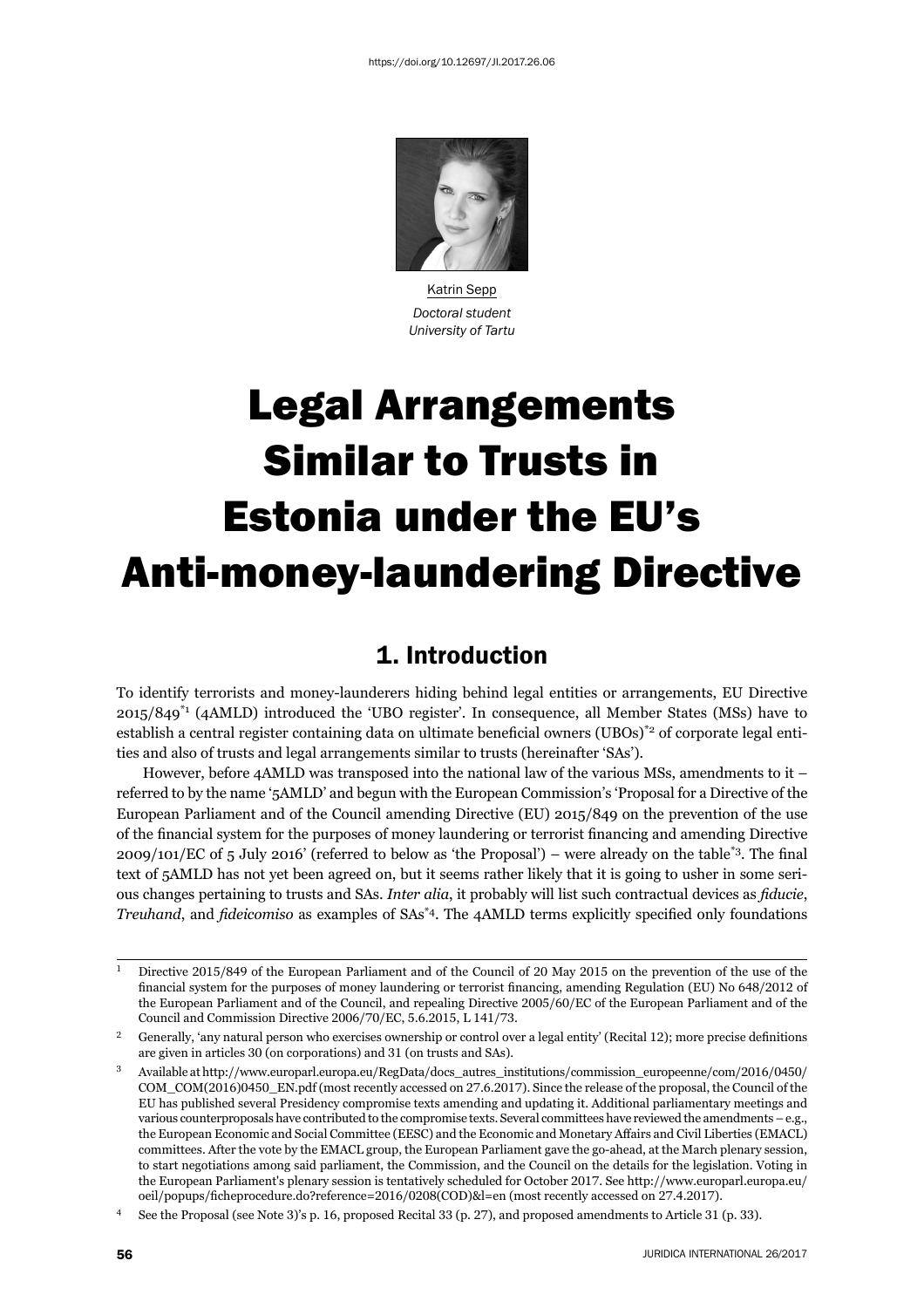as legal devices to which the same measures were to be applied as to trusts.\*5 Secondly, 5AMLD is going to incorporate an attempt to determine in which MS the trusts and SAs should be registered – depending on where they are administered<sup>\*6</sup> rather than which MS's law has been chosen to govern the trust or SA (the latter having been the approach of 4AMLD). This means also that the MSs must be able to recognise trusts and SAs established under and governed by the law of other countries (those not being limited to only MSs). Thirdly, the circle of persons to whom the data of UBOs will be available will most probably broaden. According to 4AMLD, the information concerning UBOs of trusts and SAs was already to be made directly accessible to competent authorities and financial intelligence units (FIUs)\*7. The initial proposal for 5AMLD suggested allowing public access to the data on those trusts and SAs that are 'business-type' and/or administered by professionals and granting it to those persons 'with legitimate interest' in the case of others.\*8 Since then, however, there have been proposals to disclose the UBO data of all trusts and SAs to the public.<sup>\*9</sup>

The MSs are expected to identify SAs used in their countries and to assure the submission of the data of related UBOs to a central database.\*10 It seems that, at the moment, Estonia has chosen to take the approach that, apart from foundations, there are no devices similar to trusts in our legal practice that should be subject to UBO-register rules.<sup>\*11</sup> The aim with this article is to show that there are, in fact, arrangements in Estonian private law that have structure or functions similar to those of trusts and hence should be considered in the listing of SAs. In the paper, I also try to highlight the difficulties that arise in this regard. The article does not cover foundations, as these are instruments clearly addressed in both Estonian legislation and the AMLD ('AMLD' hereinafter referring to the 4AMLD and 5AMLD together as to the directive in general) text, for which reason no confusion as to whether they should be included in UBO registers should arise. For similar reasons, it does not cover corporate legal entities.

For determination of the SAs in Estonian legal practice, the concept of trust should be explained firstly. The 4AMLD and 5AMLD texts do not give a definition of trust. Instead, both equate it with instruments used in civil-law systems that have similar structure or functions. Therefore, in addition to providing an introduction to trusts, the first section below gives a brief overview of the two SA types mentioned in the preparatory documents for the 5AMLD – the *Treuhand* and *fi ducie* – and proceeds to highlight the similarities between these and the trust, which should later aid in ascertaining the SAs in Estonian legislation. Next, the article turns to the Estonian legal scene and attempts to find arrangements that are similar to trusts. Under consideration are family- and succession-law devices (e.g., executorship of a will), various forms of shared ownership and communities (in particular, silent partnership and contractual investment funds), mandate and commission contracts, intermediated holding of securities, and fiduciary ownership for security purposes.

## 2. Trusts and SAs under the directive

#### 2.1. Trusts

**Purposes.** The institution of the trust has developed mainly in jurisdictions based on the English legal system. For a long time, it has been viewed as unique to common law since civil-law countries do not have a device that is this flexible and universal for extending across so many legal relationships.

<sup>&</sup>lt;sup>5</sup> E.g., Recital 17.

<sup>&</sup>lt;sup>6</sup> *Ibid.*, p. 18, proposed Recital 21 (p. 25), and proposed amendments to Article 31 (pp. 34–35).

MSs can decide whether access is to be provided also for obliged entities (Art. 31(4)). The persons with 'legitimate interest' are not mentioned in the case of trusts and SAs.

*Ibid.*, p. 10, proposed Recital 35 (p. 28), and proposed amendments to Article 31 (pp. 33–34).

E.g., the Opinion of the Committee on Development (1.12.2016). Available at http://www.europarl.europa.eu/sides/getDoc. do?pubRef=-//EP//NONSGML+COMPARL+PE-594.116+02+DOC+PDF+V0//EN&language=EN (most recently accessed on 29.4.2017).

 $10$  See, for instance, the added para. 10a in the draft European Parliament legislative resolution. Available at http://www. europarl.europa.eu/sides/getDoc.do?type=REPORT&mode=XML&reference=A8-2017-0056&language=EN#\_part1\_def3 (most recently accessed on 29.4.2017).

ɲɲ See the draft legislation for implementing the ɵAMLD (*rahapesu ja terrorismi rahastamise tõkestamise eelnõu*), available at https://www.riigikogu.ee/tegevus/eelnoud/eelnou/fb03e20e-caf7-463d-9b60-ddf6021742b2/Rahapesu%20ja%20 terrorismi%20rahastamise%20tõkestamise%20seadus (most recently accessed on 28.6.2017).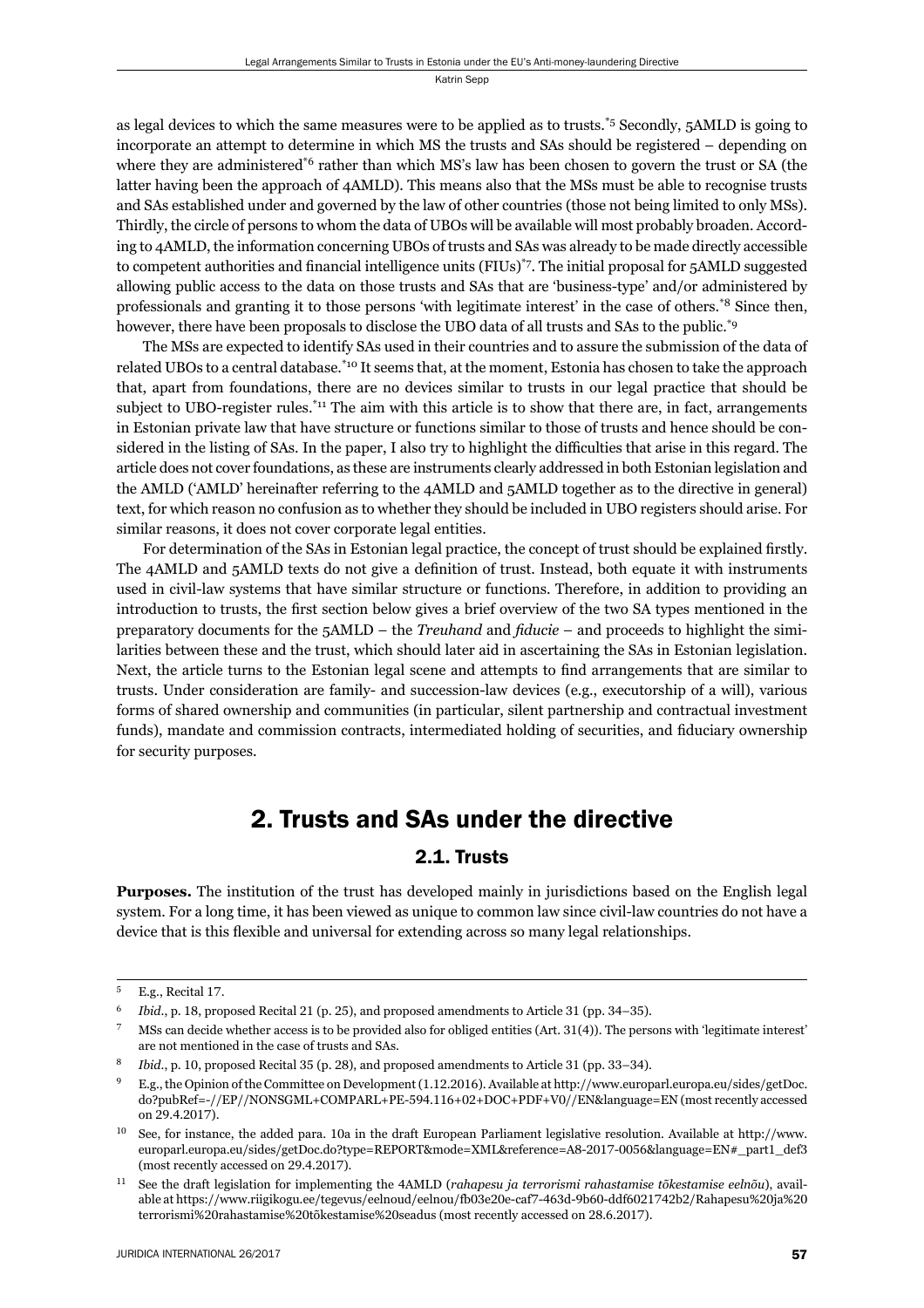In common-law countries, trusts are used for a great variety of purposes: protection of (family) assets; administration and provision related to vulnerable persons, such as minors, addicts, and the disabled; preservation of an object or appropriation of property for a specific use<sup>\*12</sup>; investment (unit trusts / mutual funds)\*13; provision for employees upon their retirement (as with pension trusts)\*14; charity; management of the collateral in cases wherein there is a large number of creditors or when the same security is to benefit successive groups of creditors (syndicate loans, secured-bond issuance)\*15; etc. Testamentary trusts are created by a person's will and arise upon the death of the testator.

While the above-mentioned trusts are express trusts  $-$  i.e., knowingly created by a person  $-$  there also exist trusts that are imposed by law or a court: constructive trusts, statutory trusts, and resulting trusts<sup>\*16</sup>. Statutory trusts arise under statutes stipulating that under certain circumstances the property shall be held in trust, as in the case of trusts arising in respect of legal estates that are co-owned or with intestacy.\*17 Constructive trusts are imposed by courts as a remedy, e.g., to prevent unjust enrichment.<sup>\*18</sup> Resulting trusts can be cre ated (in the transferor's favour) in cases wherein property is gratuitously transferred and there is insufficient evidence to ascertain the transferor's intention  $-$  i.e. that the transferor meant to make a gift or loan and abandon his beneficial interest.<sup>\*19</sup>

**Definition and parties.** The Draft Common Frame of Reference (DCFR)<sup>\*20</sup> defines the trust as a legal relationship in which a trustee is obliged to administer or dispose of one or more assets (the trust fund) in accordance with the terms governing the relationship (trust terms) to benefit a beneficiary or advance public benefit purposes. The person who constitutes the trust and defines the trust terms is called the settlor $^{*21}$ . The roles of the parties may overlap.<sup>\*22</sup> A trust is not a legal entity or a contract<sup>\*23</sup>.

**Fiduciary ownership.** An essential feature of a trust is that the title<sup>\*24</sup> to the trust fund is vested in the trustee: 'For the purposes of performing the trust the trustee is cloaked in the mantle of an outright owner.'\*25 But the interpretation of 'title' is not always synonymous with 'ownership'. In most trust jurisdictions, the trustee actually becomes the owner of the trust fund<sup>\*26</sup>. But some civil-law jurisdictions that have

- 17 *Ibid.*, p. 420.
- 18 *Ibid.*, p. 83.

<sup>&</sup>lt;sup>12</sup> Non-charitable-purpose trusts with no beneficiaries are not allowed in English law (see, for example, M. Lupoi. *Trusts: A Comparative Study*. Cambridge University Press 2000, p. 123) but are possible in other jurisdictions.

<sup>&</sup>lt;sup>13</sup> D. Hayton et al. *Underhill and Hayton Law of Trusts and Trustees*. 18th ed. LexisNexis 2010, p. 67.

<sup>14</sup> *Ibid.*, p. 69.

<sup>15</sup> *Ibid.*, p. 60.

<sup>16</sup> *Ibid.*, p. 420.

<sup>19</sup> *Ibid.*, p. 81.

<sup>&</sup>lt;sup>20</sup> C. von Bar et al. (eds). *Principles, Definitions and Model Rules of European Private Law: Draft Common Frame of Reference.* Outline edition, 2009. Available at http://ec.europa.eu/justice/contract/files/european-private-law\_en.pdf (most recently accessed on 29.4.2017). The trust of Book X of the DCFR is the latest example of international trust models – it takes the civil-law approach to an English trust and, accordingly, should be comprehensible also for lawyers of a civil-law jurisdiction. As it is the only trust model that has been agreed upon (to some extent) among the MSs and that could possibly serve as a model for domestic or European trust legislation in the future, the author of this article has chosen the provisions of Book X for giving an overview of the definition and main components of the trust.

<sup>&</sup>lt;sup>21</sup> In the DCFR, the term 'truster' is used.

<sup>&</sup>lt;sup>22</sup> However, under the DCFR, a person cannot be a sole trustee for solely that person's benefit  $(X.-9:109)$ .

<sup>&</sup>lt;sup>23</sup> The constitution of a trust requires the unilateral declaration of the settlor. If it is not a self-declaration trust, wherein the settlor is also the sole trustee, the transfer of the assets from the settlor to the trustee is the second prerequisite. See p. 5680 in C. von Bar, E. Clive (eds). *Principles, Definitions and Model Rules of European Private Law: Draft Common Frame of Reference (DCFR), Volume 6. Oxford University Press 2010.* 

<sup>&</sup>lt;sup>24</sup> Nevertheless, it might be that the trustee further invests the trust assets. In that case, 'a custodian, on behalf of a trustee (and on trust for the trustee qua trustee), has title to what laymen consider to be the trust assets although, strictly speaking, it is the trustee who has title to his rights against the custodian, such rights actually being the trust assets,' states D. Hayton. The trust in European commercial life. – J. Lowry, L. Mistelis (eds). *Commercial Law: Perspectives and Practice*. LexisNexis Butterworths 2006.

 $25$  C. von Bar, E. Clive (see Note 23), p.  $5691$ .

<sup>&</sup>lt;sup>26</sup> In legal literature, the trust-specific situation in common law countries, where the title of an asset is held by a person who administers it for the benefit of another, has often been illustrated through the 'split ownership' concept, in which the legal title belongs to the trustee and the beneficiary has the beneficial/equitable title. Nowadays, legal scholars writing on trusts are more of the opinion that the abovementioned 'title-split' does not exist, that it has been used to clarify the trust concept to civil law lawyers and that the trustee is really the full owner. See, e.g., P. Matthews. The compatibility of trust with the civil law notion of property. – L. Smith (ed.). *The Worlds of the Trust*, p. 316. Cambridge University Press 2013. – DOI: https:// doi.org/10.1017/CBO9781139505994.015.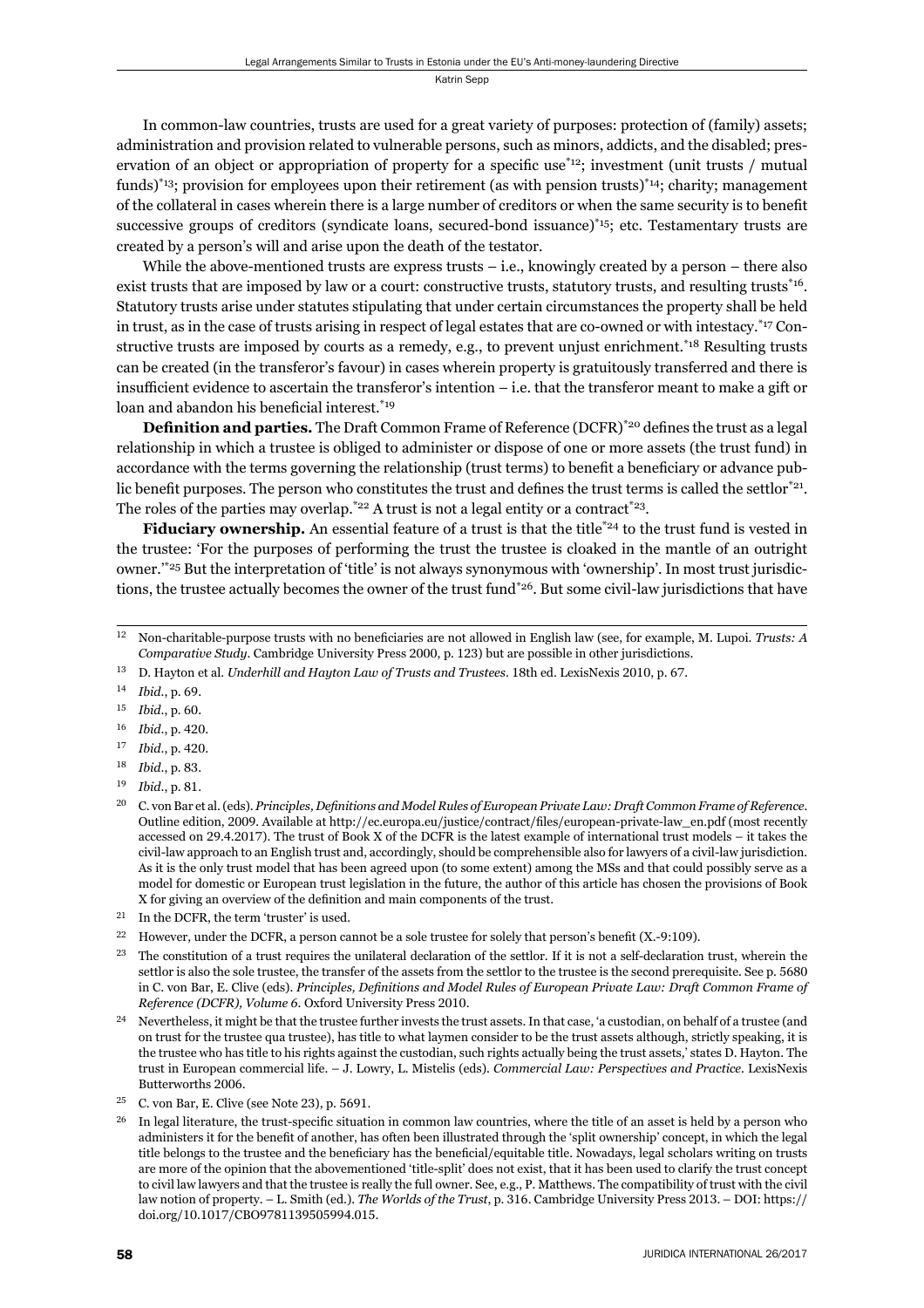applied the trust use different solutions: in China, Louisiana, and Quebec, 'title' to trust property is in the name of the trustee whilst ownership of the trust property is said to lie with the settlor, beneficiary, or none of the trust parties, respectively.\*27

Even if the trustee is the owner, it must be remembered that the trust assets have only been passed to him for the purposes set forth in the trust terms. Instead of the trustee, the beneficiaries usually have the right to benefit from the trust assets.

The settlor or beneficiaries should not have the right to order the trustee around – the retaining of powers by the settlor must not extend past the limit beyond which the trust can be deemed void or 'sham'\*28. However, some jurisdictions (mainly offshore) do allow trusts that would be considered 'sham' in others.

**Segregation of patrimonies.** With the trustee being the owner of the trust fund, he can be personally liable to satisfy trust debts (the first rule regarding creditors still is that they may satisfy their rights out of the trust fund)\*29, but his personal creditors shall not have recourse to the fund, as the trust fund is to be regarded as a patrimony distinct from the personal patrimony of the trustee and any other patrimonies vested in or managed by the trustee.\*30 The trust fund is also immune from claims by the trustee's heirs and spouse.<sup>\*31</sup> Neither shall the trust fund be available for creditors of the settlor or beneficiary (although they may appeal to the beneficiary's rights related to the trust fund<sup>\*32</sup>), nor are the beneficiary and the settlor in that capacity liable to a trust creditor.\*33

**Tracing.** Another specific feature of the common-law trust is the special nature of the rights of beneficiaries against third persons in the event of misappropriation of the trust assets by the trustee. Although beneficiaries are not the owners of trust assets, they might have a claim against a third-party recipient who is not an acquirer for value in good faith.\*34

#### 2.2. The similarity in SAs

**The** *Treuhand***.** In Germany\*35, the *Treuhand* is a contractual relationship wherein a person (the *Treuhänder*) is entrusted with certain property (the *Treugut*), which he has to administer or dispose of, not in his own interest but in the interest of another person (the *Treugeber*) or for a specific purpose.

This institution is not explicitly regulated by law and is instead governed by academic writings and case law. Usually, the provisions regulating a mandate or contract for the management of affairs of another are applied also.\*36

A distinction is made between the security *T reuhand* and the administrative *Treuhand*: the former protects the interests of the *Treuhänder* by providing him with security through the transfer of assets; in the case of the latter, the *Treuhänder* manages the assets in the interests of the *Treugeber*. \*37

The *Treuhänder* becomes the owner of the assets transferred to him and, as an owner, may dispose of them. The contract creating the *Treuhand* can set certain limits for that, but these have only obligatory effect. Hence, dispositions made in breach of such obligations are generally valid.\*38 In the event of misappropriation of property by the *Treuhänder*, the beneficiary could have an *in personam* claim against the third-party transferee if the *Treuhänder* himself is insolvent and also the transferee has conspired with the *Treuhänder* to damage the *Treugeber* or the beneficiary.<sup>\*39</sup>

- $31 X.-1:202(2)(b)(c)$  of the DCFR.
- 32 X.-10:101(1) of the DCFR.
- <sup>33</sup> X.-10:203 of the DCFR.
- <sup>34</sup> See M. Lupoi (Note 12), pp. 58–65.
- ɴɶ The *Treuhand* is used also in Austria, Switzerland, and Liechtenstein.

ɳɸ D. Clarry. Fiduciary ownership and trusts in a comparative perspective. – *International and Comparative Law Quarterly* 63 (2014) / 4 (Oct.), pp. 901–933, on p. 926. – DOI: https://doi.org/10.1017/S0020589314000463.

<sup>&</sup>lt;sup>28</sup> See, for example, D. Hayton et al. (see Note 13), pp. 88-97.

<sup>&</sup>lt;sup>29</sup> X.-10:101(1), X.-10:201(1), and X.-10:202 of the DCFR.

<sup>30</sup> X.-1:202(1)(2)(a) of the DCFR.

<sup>&</sup>lt;sup>36</sup> S. van Erp, B. Akkermans (eds). *Cases, Materials and Text on Property Law*. Hart Publishing 2012, p. 565.

ɴɸ D. Krimphove. National report for Germany. – S.C.J.J. Kortmann et al. (eds). *Towards an EU Directive on Protected Funds*, pp. 115-143. Kluwer Legal Publishers 2009, p. 117.

<sup>&</sup>lt;sup>38</sup> S. van Erp, B. Akkermans (Note 36), p. 583.

<sup>39</sup> *Ibid.*, p. 613.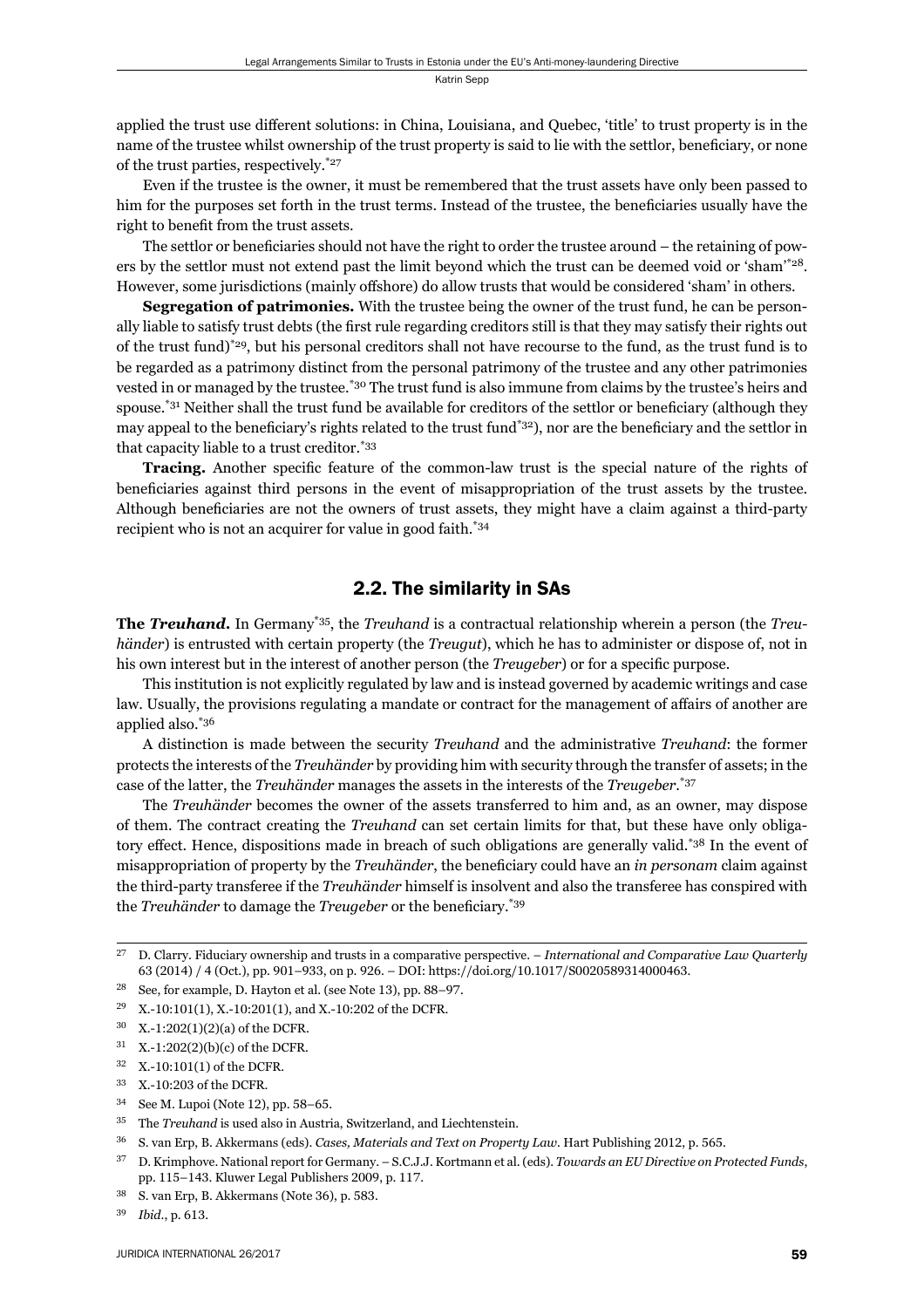The *Treugeber* never quite drops out of the picture: the *Treuhänder* has an obligation to report to the *Treugeber*, and it is possible for the *Treugeber* to be allowed to revoke the *Treuhand*. While the *Treuhänder* is the owner, the *Treugut* is still 'economically' deemed to belong to the *Treugeber*. Therefore, in cases of insolvency of the *Treugeber*, the creditors of the *Treugeber* can reclaim the *Treugut* from the *Treuhänder* (but this is only a personal claim).\*40 On the other hand, when the *Treuhänder* is insolvent, the *Treugeber* or third-party beneficiary can oppose attacks from personal creditors of the *Treuhänder* and demand release of assets belonging to the *Treugut* (but only if those assets have been provided to the *Treugut* directly from the *Treugeber*).\*41

**The** *fiducie*. Article 2011 of the French Civil Code<sup>\*42</sup> defines the *fiducie* as a transaction with which the *constituant*<sup>\*43</sup> transfers things, rights, or securities to the *fiduciarie*, who, keeping them segregated from his own patrimony, acts so as to further a particular purpose for the benefit of beneficiaries.

French law explicitly states that the fiduciary patrimony is subject to execution only for debts arising from the keeping or management of this patrimony\*44 and is thereby protected from the creditors of the *fiduciarie*<sup>\*45</sup> as well as of the *constituant*. Unlike under the law of England or Germany, only specific institutions or professions can function as a *fi duciarie*: individuals, apart from *avocats*, are excluded.\*46 It is used mainly as a security device (*fiducie-sureté*)<sup>\*47</sup>, wherein the *fiduciarie* is the beneficiary also, and for management purposes for the benefit of the *constituant* himself (*fiducie-gestion*). A *fiducie* cannot be set up for a third-party beneficiary (unless that beneficiary confers upon the *constituant* a benefit somehow equivalent to the value of the things he receives)\*48. In France, a *fi ducie* has to be registered.\*49

**The common feature.** While in common law a trust is not a legal entity or a contract, the similar instruments mentioned in 5AMLD are of contractual nature, as with the *Treuhand* and *fiducie*, or are legal entities, such as foundations. Also, while with a trust the assets constituting the trust fund are ring-fenced, such that protection is included in the event of insolvency of the settlor, the *Treuhand* ends in consequence of insolvency of the *Treugeber* and the assets may then be reclaimed from the *Treuhänder*, so we can say that the segregation of property is not an obligatory feature for an arrangement to be treated as similar to trusts under the AMLD. The beneficiaries' rights against third persons in cases of misappropriation of property by the trustee are generally stronger in the case of trusts.\*50

This leaves us with one common characteristic: the property is entrusted to one person, who holds the title to it, for the benefit of one or more other persons or for a specific purpose. Hence, from the outside the property has one person as an owner, but there exists an internal relationship also – potentially invisible to the public – which obliges the trustee to observe certain duties and which may enable another person to gain the economic benefit from the trust property. Below, the further examination of the possible SAs in Estonia proceeds from this conclusion.

## 3. Possible SAs in Estonia

#### 3.1. Succession- and family-law devices

Although there are legal structures that are functionally similar to trusts in that they cater for the same sorts of needs as are dealt with by the trust in common-law countries, in the AMLD context we can presumably exclude those with no 'hidden' beneficial owner.

<sup>40</sup> *Ibid.*, p. 614.

ɵɲ *Ibid*.

<sup>&</sup>lt;sup>42</sup> *Code Civil*, law no 2007-211 of 19 February 2007.

ɵɴ A legal or a natural person.

ɵɵ Article ɳɱɳɶ(ɲ) of the *Code Civil*.

ɵɶ Article ɳɱɳɵ of the *Code Civil*.

<sup>&</sup>lt;sup>46</sup> S. van Erp, B. Akkermans (Note 36), p. 577.

<sup>&</sup>lt;sup>47</sup> See, for example, F. Barrière. The security fiducie in French law. – L. Smith (ed.). *The Worlds of the Trust*, pp. 101–140. Cambridge University Press 2013. – DOI: https://doi.org/10.1017/CBO9781139505994.008.

<sup>&</sup>lt;sup>48</sup> S. van Erp, B. Akkermans (Note 36), pp. 576-575.

ɵɺ Articles ɳɱɲɱ and ɳɱɲɺ of the *Code Civil*.

 $50$  S. van Erp, B. Akkermans (Note 36), p. 613.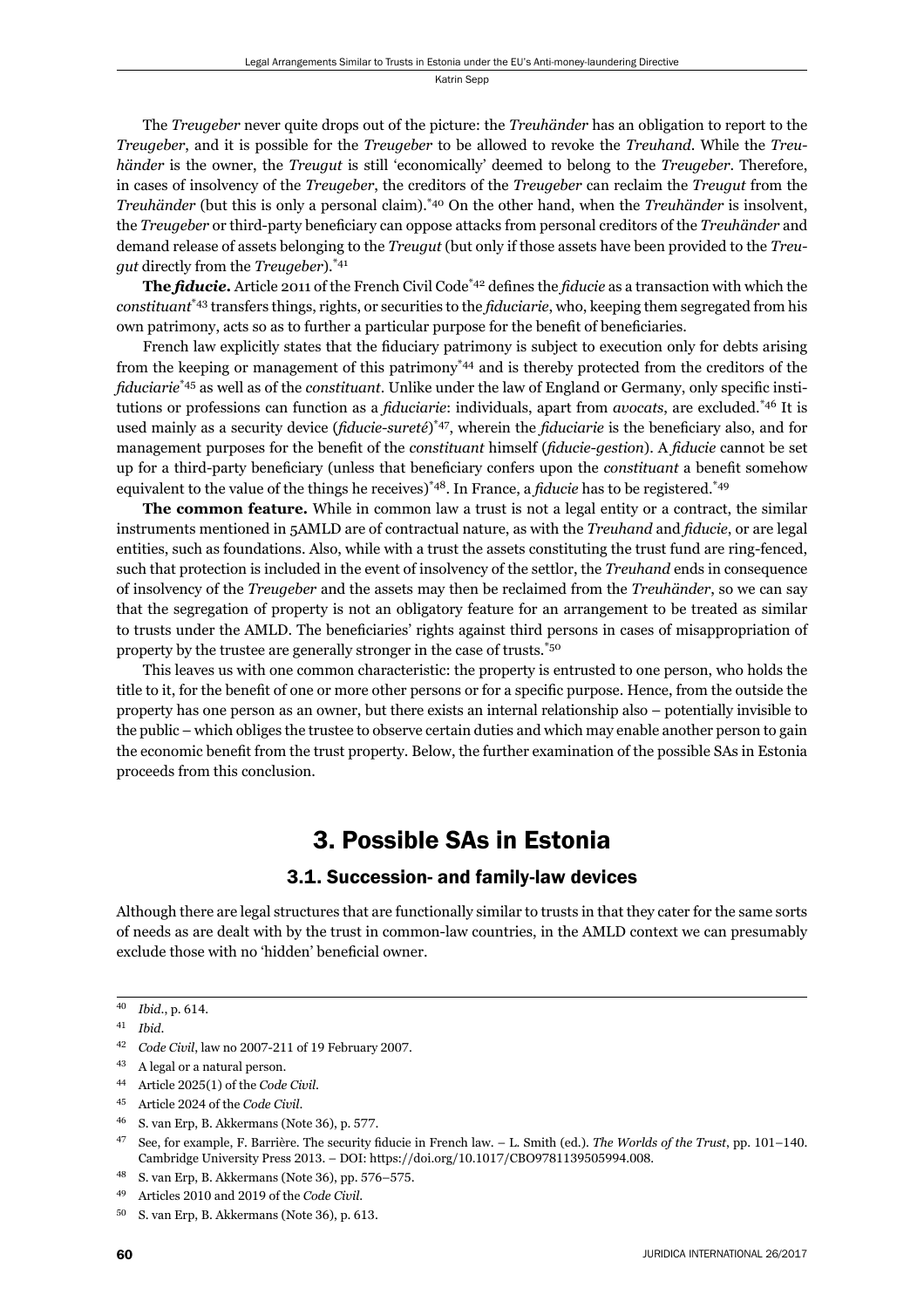So, although a testator can appoint an **executor of will**\*51 or a court can appoint an **administrator**  for the estate of the deceased<sup>\*52</sup>, who might have the right to possess, use, or dispose of the property (while the successor does not have the right to dispose of it), the successor – and not the executor or administrator – will be recorded as the owner of the property in the respective registers. Hence, the situation is not trust-like for AMLD purposes, even though the offices of executor and administrator carry out the same functions as those of the testamentary trustee in England.

The same applies to **guardianship** of vulnerable persons – although the guardian might have obligations similar to the trustee's, the person under guardianship is still regarded as the owner, although he does not have the right to enter into transactions himself\*53. Also, in this context, there is probably no need for a lengthy analysis of the institute of representation\*54, wherein one person can conduct transactions for another but does so not in his own name or on his own behalf but for the principal (although, again, some of his duties might be similar to duties of a trustee).

Also, the Law of Succession Act (LSA) provides for the possibility of naming a **subsequent successor**: in the case of arrival of a particular date or fulfilment of a set condition, the estate or a share thereof transfers from a provisional successor to a subsequent successor (see the LSA's §45(1)). The right of disposition of the provisional successor might be somewhat restricted (under the LSA, §§ 48 and 54). This arrangement may resemble an interest-in-possession trust\*55, but until the relevant date or condition has come to pass (and the subsequent successor is to be transferred ownership), the subsequent successor, in that capacity, will have no 'hidden' beneficial rights with regard to the estate and the provisional successor is the full owner. In addition to that, in the case of immovables the fact of the subsequent succession is recorded in the land register<sup>\*56</sup> and therefore is visible to everyone. Needless to say, the situation of subsequent succession can only arise in the case of someone's death, which makes it an ineffective means for money laundering.

#### 3.2. Shared ownership and communities

As was mentioned earlier in the paper, in common-law countries trusts also can be established in cases wherein, for example, land is owned by more than one person.<sup>\*57</sup> In Estonia, when a right or a thing belongs to several persons at the same time, this is usually manifested by the entry in the relevant register\* $5^8 - i$  if the object of shared ownership\*59 or community (*ühisus*\*60) has to be registered – or, in the case of movables, by the joint possession\*61. Hence, in cases of **co-owners**\*62, **spouses**\*63, **co-successors**\*64, and an **'ordinary' partnership** (*seltsing*)\*65, there is no 'hiding' the owner and the situation cannot be deemed trust-like in that sense.

<sup>&</sup>lt;sup>51</sup> Under the terms of sections 78–87 of the Law of Succession Act (*pärimisseadus*). – RT I 2008, 7, 52; 10.3.2016, 16. English text available at https://www.riigiteataja.ee/en/eli/528032016001/consolide (most recently accessed on 29.4.2017).

<sup>52</sup> See Section 112 of the LSA.

<sup>53</sup> See Sections 8-12 of the General Part of the Civil Code Act, or *tsiviilseadustiku üldosa seadus* (GPCCA). – RT I 2002, 35, 216; 12.3.2015, 106. English text available at https://www.riigiteataja.ee/en/eli/528082015004/consolide (most recently accessed on 29.4.2017).

 $^{54}$  See Sections 115-131 of the GPCCA.

<sup>&</sup>lt;sup>55</sup> In the case of an interest-in-possession trust, one beneficiary is granted a right to the income from the trust or the right to use it, by the settlor. Upon the death of said (first) beneficiary, the rest of the fund may pass to another beneficiary.

<sup>&</sup>lt;sup>56</sup> See §49<sup>1</sup> of the Land Register Act, or *kinnistusraamatuseadus* (LRA). – RT I 1993, 65, 922; 28.6.2016, 8. English text available at https://www.riigiteataja.ee/en/eli/515122016002/consolide (most recently accessed on 29.4.2017).

 $57$  M. Lupoi (Note 12), p. 19.

See the LRA, §14(2). Also, §70 of the Law of Property Act, or *asjaõigusseadus* (LPA). – RT I 1993, 39, 590; 25.1.2017, 4. English text available at https://www.riigiteataja.ee/en/eli/526012017002/consolide (most recently accessed on 29.4.2017).

 $59$  See the LPA,  $\S70(1)$ .

 $^{60}$  If a right belongs to several persons. See the LPA's §70(7).

 $61$  See the LPA's §32ff.

 $62$  Under §70(3) of the LPA.

<sup>&</sup>lt;sup>63</sup> Under §25 of the Family Law Act (*perekonnaseadus*). – RT I 2009, 60, 395; 21.12.2016, 12. English text available at https:// www.riigiteataja.ee/en/eli/527122016004/consolide (most recently accessed on 29.4.2017).

 $^{64}$  See §147 of the LSA.

ɷɶ See §§ ɶɺɷ-ɷɱɺ of the Law of Obligations Act, or *võlaõigusseadus* (LOA). – RT I ɳɱɱɲ, ɹɲ, ɵɹɸ; ɴɲ.ɲɳ.ɳɱɲɷ, ɸ. English text available at https://www.riigiteataja.ee/en/eli/524012017002/consolide (most recently accessed on 29.4.2017).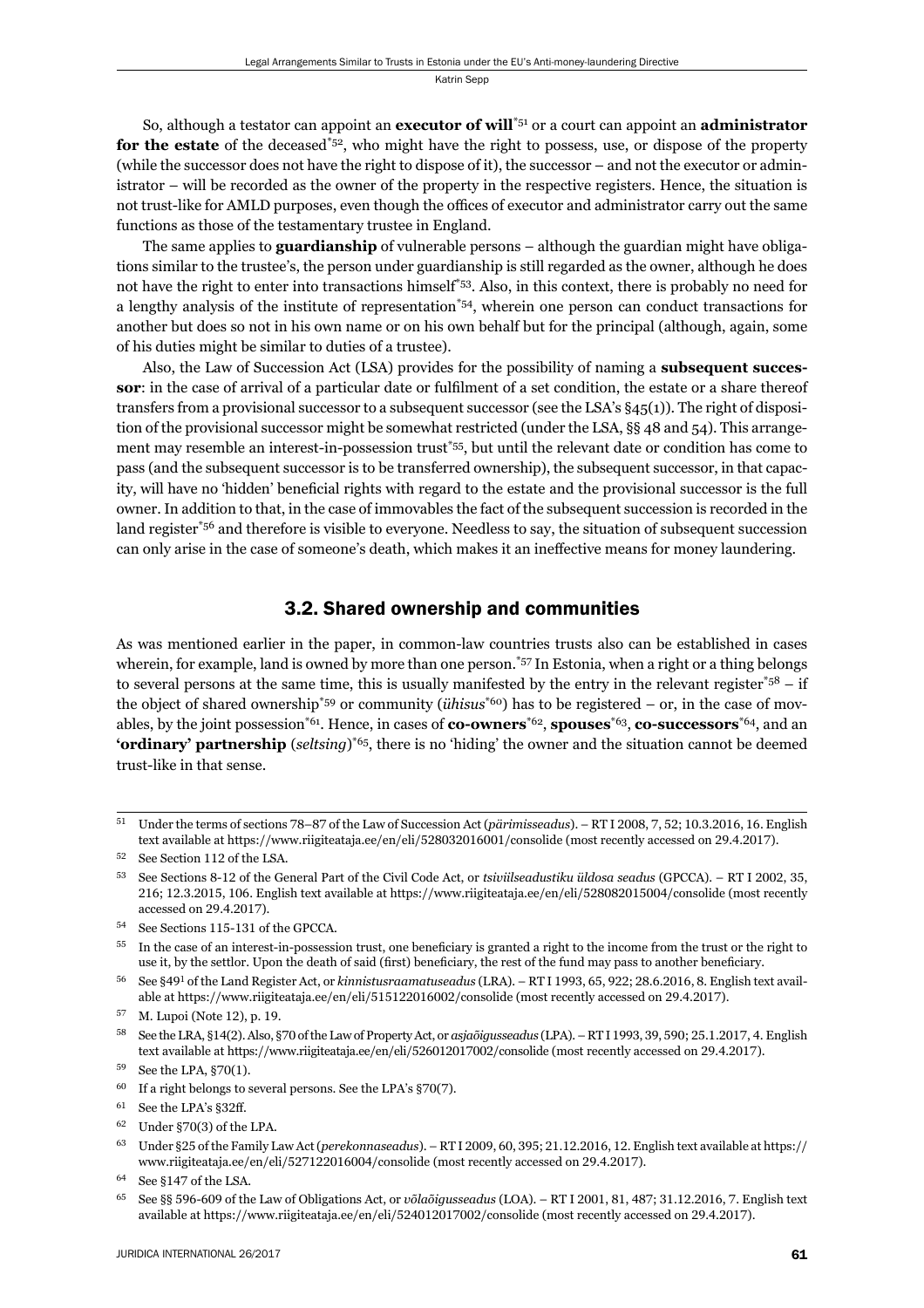There are two exceptions, though: the silent partnership and contractual investment funds.

While in cases involving an 'ordinary' partnership, the parties to the partnership are visible from the outside, then in the case of **silent partnership** (§§ 610–618 of the Law of Obligations Act, modelled after the German *Stille Gesellschaft*) only one of the parties (the 'proprietor') is visible to third persons, while there exists an internal relationship that offers privacy to the other party to the contract – the silent partner. The silent partner makes a contribution (cash, services, or other assets) to the business of the proprietor and in return is entitled to share in the profits arising from the business. The contribution normally becomes the property of the proprietor. With respect to third parties, the proprietor is the owner of the commercial enterprise and carries on business in his own name. For certain operations, the proprietor should obtain the consent of the silent partner, but not having that consent does not affect the validity of the transactions concluded (the silent partner will have a personal claim against the proprietor).\*66 The silent partner is generally not liable for third-party claims arising from the business\*67. Nevertheless, if agreement is not made otherwise, he has to participate in the losses of the business<sup>\*68</sup>. Under the partnership agreement, the silent partner might have the right to participate in the decision-making.\*69 The partnership comes to an end when either of the parties goes bankrupt.\*70 The assets contributed to the enterprise by the silent partner are not ring-fenced: when the proprietor (either natural or legal person) has several enterprises to his name or there are personal creditors there is no segregation, and the silent partner (or the contribution) has no specific protection.

Although the silent partnership would not qualify as a trust in the 'classical' sense, it seems that it fits the SA category for AMLD purposes. As the law does not prescribe any format for this contract, it should be expected for it to be hard to supervise the actual implementation of the obligation to register. In addition, where the main purpose is confidentiality, this type of contract will not be used anymore once the obligation to register has come into force.

In the case of contractual investment funds (**common funds**), the money collected through the issue of units and other assets acquired via the investment of said money are owned jointly by the unit-holders, and the management company ('manco') shall conclude transactions with the assets of the fund for the account of all the unit-holders collectively but in its own name (see §4(1) of the Investment Funds Act  $(IFA)<sup>*</sup>71$ . This means that the manco will be recorded in the registries as having title to the property of the fund.\*72

Common funds also provide trust-style segregation of patrimonies: claims of creditors of the manco cannot be satisfied out of such assets.\*73 The funds are immune also from claims by creditors of unit-holders\*74.

Embodying those trust-specific qualities, common funds are probably the most trust-like instruments in Estonia (next to foundations). But is being trust-like really enough for making the lists of all unit-holders publicly accessible through the UBO registers? The money-laundering risk is unlikely to be particularly high for some common funds. This is especially true for those subject to extensive regulation and Financial Supervision Authority oversight. It is worth mentioning too that all **pension funds** – including mandatory pension funds, in the case of which the sum accrues as a percentage of lawful income – are established as common funds in Estonia.

Also, in the case of trusts and SAs, the AMLD draws no distinction with regard to whether the beneficial owners have any actual decision-making rights (in the case of many common funds in Estonia, the unit-holders do not). However, if an investment fund were established as a corporation instead of using the contractual common fund format (in Estonia, these can be established as, for example, a public limited company or a limited

<sup>&</sup>lt;sup>66</sup> P. Varul et al. *Võlaõigusseadus II. Kommenteeritud väljaanne* ['Law of Obligations II. Commented Edition']. Tallinn 2007. p. 713.

 $67$  *Ibid.*; LOA, §610(3).

<sup>68</sup> LOA, §§ 614(1) and 618(2).

 $^{69}$  P. Varul et al. (see Note  $66$ ), p. 717.

 $70$  LOA, §§ 596(1)7) and 618(1).

 $71$  Investeerimisfondide seadus. – RT I, 31.12.2016, 3 (in Estonian).

 $72$  In the case of immovables, a notation needs to be made in the land register, indicating the fund on whose behalf the immovable is acquired. See §23(1)(4) of the IFA. The assets may, alternatively, be registered in the name of the depositary, if there is corresponding consent of the manco; see  $\S296(2)$ .

 $73$  IFA,  $$26(4)(6)$ .

<sup>74</sup> IFA, §13(4).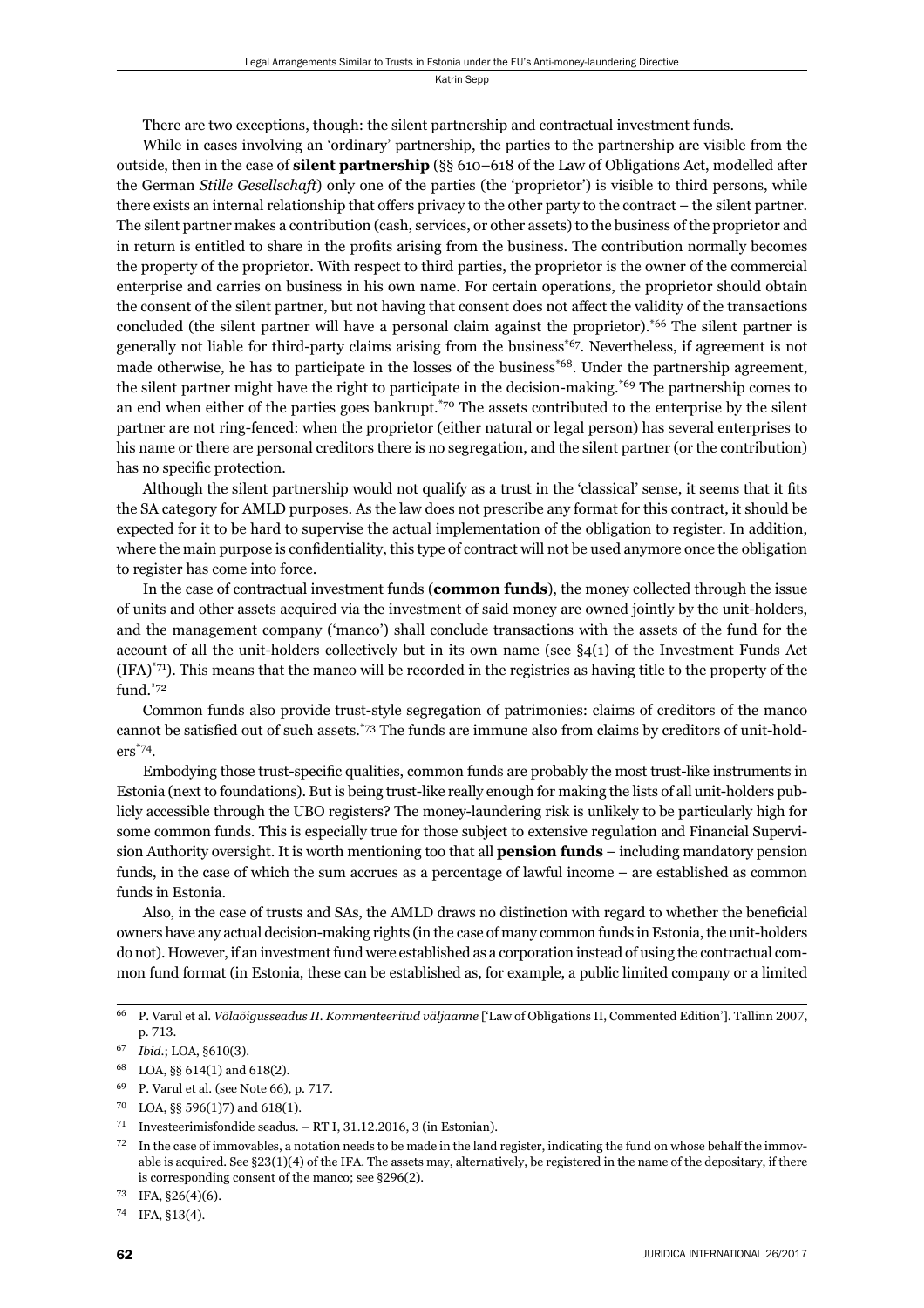partnership), there would be a threshold for the registration of UBOs. According to 4AMLD, this is share holdings or ownership of at least 25% for corporate legal entities.\*75 Accordingly, many of the investment vehicles established as corporations could escape the UBO-registration requirement while common funds could not.

#### 3.3. Commission and undisclosed mandate

By contract of commission, the agent undertakes to enter into a transaction in his own name yet on account of the principal – e.g., to buy or sell an object for the principal<sup>\*76</sup>. This arrangement is a subspecies of authorisation agreement. Via an authorisation agreement (hereinafter also 'the mandate'), the mandatary undertakes to provide services to the mandator pursuant to the agreement<sup>\*77</sup>. These services may include negotiating and entering into contracts with third parties.

The Law of Obligations Act  $(\S626(3))$  provides that the claims and movables acquired by the agent/ mandatary shall not be subject to a claim by the mandatary's/agent's creditors. But this segregation of patrimonies does not apply to immovables or rights other than claims.<sup>\*78</sup> There is no sufficient *Treuhand*-like case law or doctrine in Estonia. In principle, the Supreme Court has recognised the possibility of fiduciary ownership also in the case of immovables<sup>\*79</sup>: it is possible to construct trust-like devices whereby the ownership is transferred to an acquirer whose rights as an owner are restricted in the contract – he might be obliged to exercise the owner's rights for the benefit of the transferor by, for example, letting him use the asset. However, there will be no protection of the beneficiary's rights in the event of the trustee's insolvency or misappropriation of the property – unless, of course, the beneficiary's right is somehow made visible in the land register. For instance, if the parties have agreed that the beneficiary has a future right to acquire an immovable, it would be possible to enter in the land register a notation on this, which would serve the principle of publicity and guarantee that any disposal of said immovable after the entry of the notation in the register shall be void if it violates the rights of the beneficiary<sup>\*80</sup>. Having such a notation in the public registry would presumably remove the 'trust-like' component in AMLD context, however, and thereby release contracts of this kind from the UBO-registry burden. On the other hand, in the absence of such a notation, the practical implementation of this construction seems quite risky and hence would be expected to be infrequently applied.

### 3.4. Intermediated holding of securities

Commission and mandate contracts are often used in trading on stock exchanges and in other regulated markets. For the intermediated holding of securities, the specific provisions of the Securities Market Act (SMA)\*81 and Estonian Central Register of Securities Act (ECRSA)\*82 apply in addition to the Law of Obligations Act.

Intermediated holding of securities that are registered in the Estonian Central Register of Securities (ECRS), such as shares of public limited companies except investment funds, can be accomplished through **a nominee account** (ECRSA, §6). When exercising the rights and performing the obligations arising from the securities, the holder of the nominee account has to follow the instructions of the client. Thus, while bearer shares are prohibited in Estonia<sup>\*83</sup>, the nominee account allows a similar solution. However, the list

 $75$  Compare Article  $3(6)(b)$ , Article  $31(1)$ , Article  $3(6)(a)$ , and Article 30 of 4AMLD.

 $76$  LOA,  $§692(1)$ .

<sup>77</sup> LOA, §619.

<sup>&</sup>lt;sup>78</sup> P. Varul et al. *Võlaõigusseadus III. Kommenteeritud väljaanne* ['Law of Obligations III, Commented Edition']. Tallinn 2009, p. 22.

<sup>79</sup> CCSCd 23.9.2005, 3-2-1-80-05, paragraph 22. – RT III 2005, 29, 300 (in Estonian).

 $80$  LPA,  $§63(3)(5)$ .

<sup>81</sup> Väärtpaberituru seadus. – RT I 2001, 89, 532; 7.4.2017, 4. English text available at https://www.riigiteataja.ee/en/ eli/519042017001/consolide (most recently accessed on 29.4.2017).

<sup>&</sup>lt;sup>82</sup> Eesti väärtpaberite keskregistri seadus. – RT I 2000, 57, 373; 31.12.2016, 25. English text available at https://www.riigiteataja.ee/en/eli/518012017004/consolide (most recently accessed on 29.4.2017).

<sup>&</sup>lt;sup>83</sup> All shares have to be registered, and the rights attached to a registered share shall belong to the person who is entered as the shareholder in the share register – see §228 of the Commercial Code (Äriseadustik). – RT I 1995, 26, 355; 13.7.2016. Bearer shares were allowed until 2001.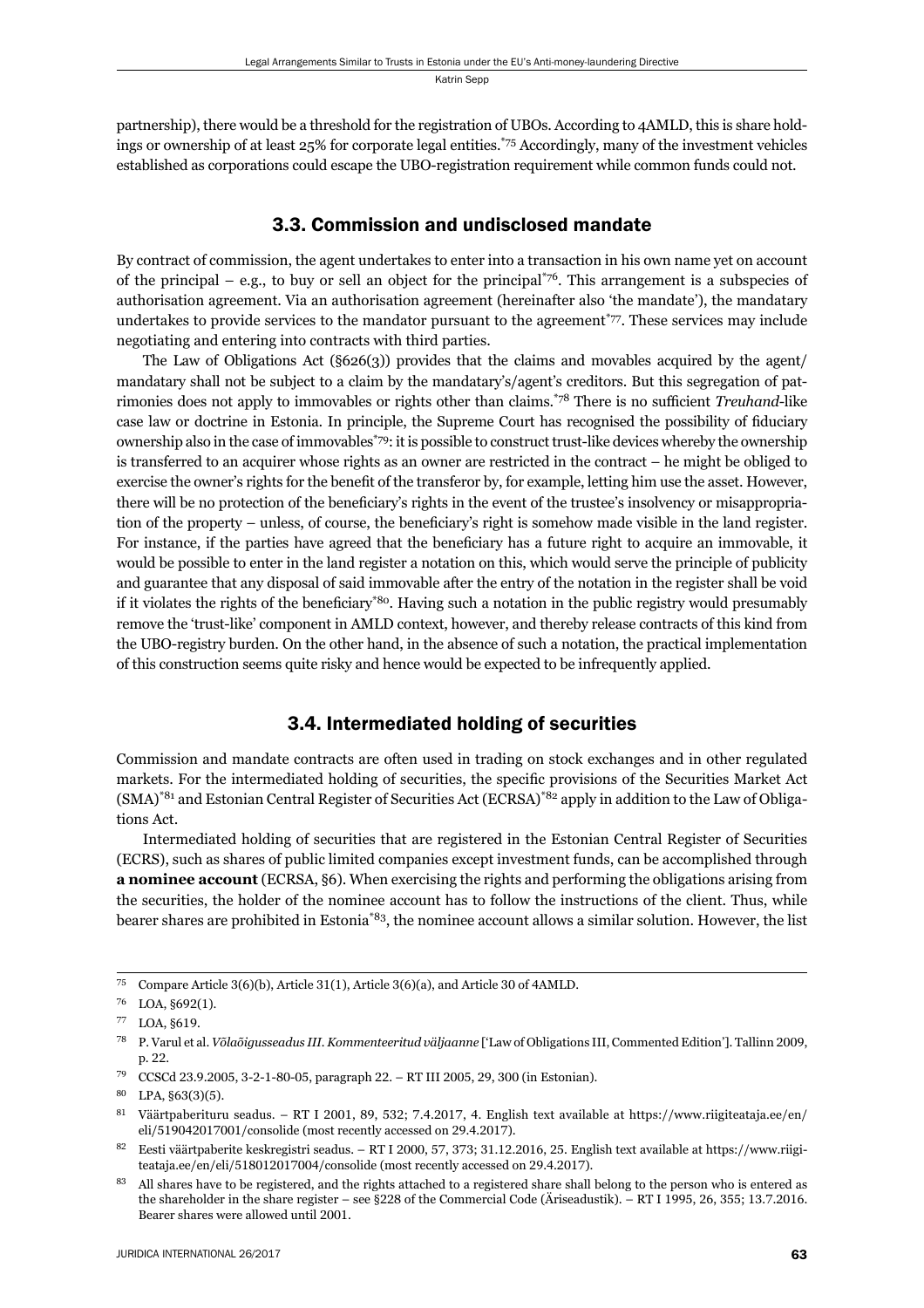of possible holders of nominee accounts is limited.\*84 Also, a notation shall be made in the register indicating that the account is a nominee account (the identity of the client will not be disclosed).

With regard to the creditors of the holder of a nominee account, the securities are deemed to be those of the client and not the holder of the nominee account (see  $\S6(4)(6)$  of the ECRSA). The same applies for other securities held in custody for clients (under §88(6) of the SMA).

#### 3.5. SAs for security purposes

In addition to the purposes of management or mere holding of assets, **fi duciary ownership for security purposes** – assignment of rights or transfer of ownership of things in order to provide collateral – is used.<sup>\*85</sup> Again, there are no express provisions regulating these relationships (the only exception being financial collateral<sup>\*86</sup>), and they are not recognisable as such to third parties.

Using a **security agent** for purposes of securing bond issuance and syndicate loans can feature a mix of the mandate and the assignment of rights or transfer of ownership of things to the security agent. To third persons, the security agent is the holder of a restricted real right (pledge or mortgage) or an object that has been transferred to him, but he has to exercise the associated rights in the interests of the investors/ lenders.\*87

Again, those arrangements used for security purposes are definitely trust- or *Treuhand/fiducie-like*, but are they really dangerous money-laundering-wise and in need of being registered?\*88

## 4. Conclusions

Section 2 showed that the SAs mentioned in the preparatory texts for the 5AMLD – the *Treuhand* and the *fiducie* – do not share all the elements of a common-law trust. Accordingly, the conclusion was stated that in the AMLD context being 'trust-like' rather boils down to situations wherein from the outside the property has one person as an owner but there also exists an internal relationship that obliges the title-holder to observe certain duties and that may enable another person with the economic benefi t from the property.

Section 3 showed that there indeed are arrangements in the Estonian legal system that fall into this category of SAs under the AMLD. Moreover, there are arrangements that embody more than one characteristic of the trust. This is, of course, not unexpected. Even though there is no single institution under Estonian law that could perform all the functions of a common-law trust, the same legal relationships exist. That said, just as not all trusts contain comfortably hidden and untaxed piles of valuable property, not all SAs of civil-law countries are ill-intentioned – many may well, for example, only hold an item with a very small value for a very short time as an object. It is hard to believe that the drafters of the AMLD really meant that all instruments that resemble a trust should be entered in UBO registries, but the definition related to being 'similar to trusts' is pretty vague. If one really wants, some similarity with trusts can be seen in many other structures wherein the right to benefit from an asset is not clearly manifested, but it would be an

<sup>&</sup>lt;sup>84</sup> Presumably, they are obliged entities with the obligation to identify their clients and perform other, respective tasks. See §6(1) of the ECRSA.

<sup>85</sup> P. Varul et al. *Asjaõigusseadus II. Kommenteeritud vln*. ['Property Law II, Commented Ed.']. Juura 2014, p. 434; K. Toommägi. Vallasasjade tagatisomandamine – selle olemus ja realiseerimine ['Security ownership transfers of movable assets – essence and enforcement']. MA thesis. Tallinn 2014. Available at http://dspace.ut.ee/bitstream/handle/10062/43015/ toommagi\_ma\_2014.pdf?sequence=1&isAllowed=y (most recently accessed on 29.4.2017).

<sup>&</sup>lt;sup>86</sup> Financial collateral is the transfer of a right of claim to money in an account, securities, or a credit claim in order to provide collateral when both the collateral-provider and the collateral-taker are professional securities-market participants or when at least one party is in the latter class and the other one is a large corporation. See the LPA's §314<sup>1</sup>ff.

 $87$  See E. Pisuke. Võlakirjaemissiooni tagatisagent ['The role of the security agent in the issuance of bonds']. MA thesis, 2013. Available at http://dspace.ut.ee/bitstream/handle/10062/32187/pisuke\_erki.pdf (most recently accessed on 29.4.2017); A. Kotsjuba. Tagatisagendiga kaasnevate riskide maandamine Eesti õiguses ['Mitigation of legal risks related to security agents under Estonian law']. MA thesis. Tallinn 2013. Available at https://dspace.ut.ee/bitstream/handle/10062/30849/ kotsjuba\_andreas.pdf?sequence=1&isAllowed=y (most recently accessed on 29.4.2017).

<sup>&</sup>lt;sup>88</sup> Firstly, on account of the nature of these relationships. Secondly, the beneficiaries might be quite easily identifiable in some cases, with one example being bondholders, who are registered in the ECRS in the case of securing bond issuance with the aid of a security agent. Then again, UBO registration in a special database is required also in cases involving corporations, whose owners are likewise identifiable via registers in Estonia.